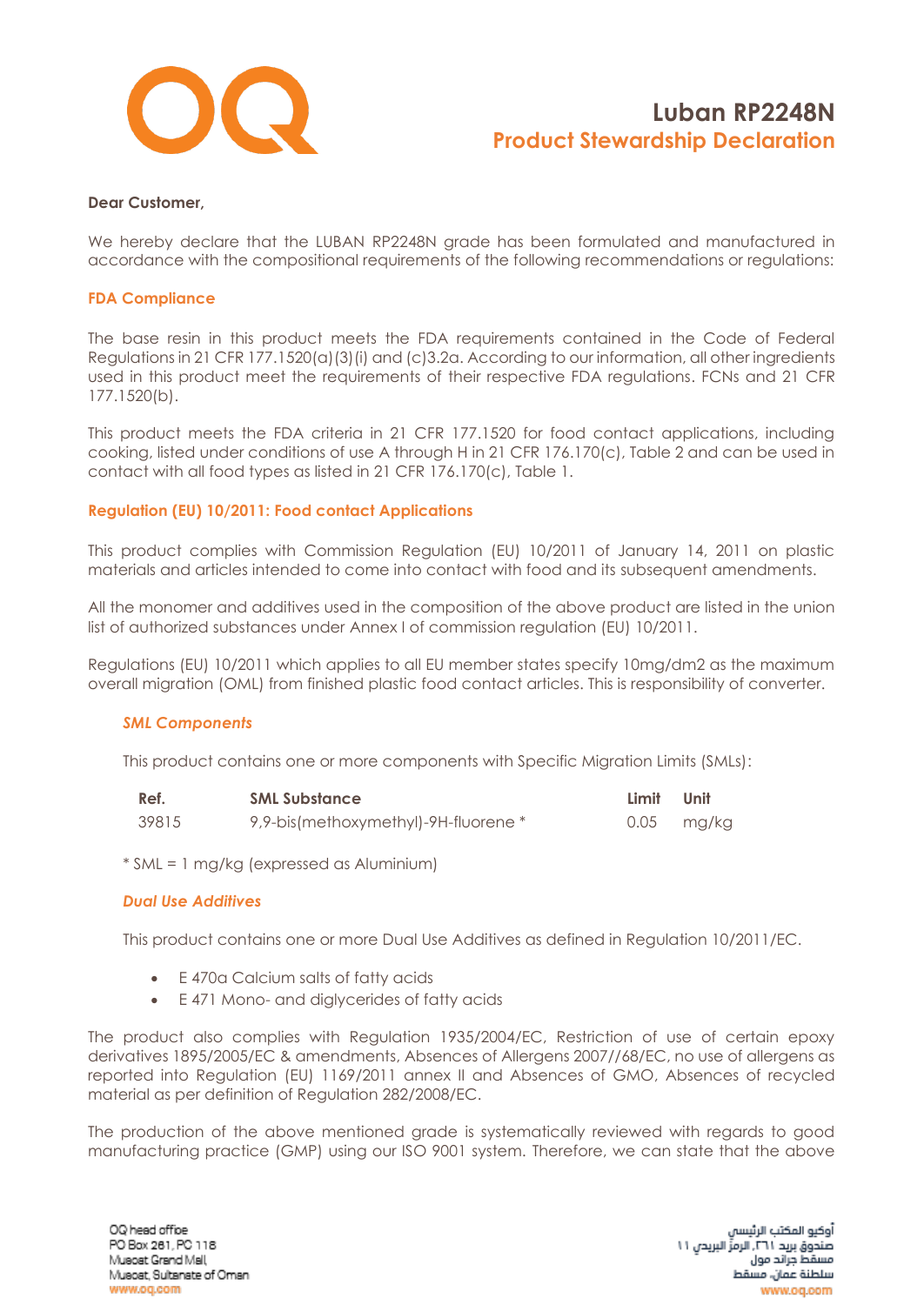

mentioned product meets the relevant requirements laid down in Regulation 2023/2006/EC on good manufacturing practice for materials and articles intended to come into contact with food. Users must verify that the finished items, manufactured according to good manufacturing practice (GMP) must not modify the organoleptic properties of the food.

This product could potentially contain Non Intentional Added Substances (NIAS), which required to be evaluated using recognized risk assessment method.

### **Regulation (EC) 1223/2009: Cosmetic Products**

The EU regulation (EC) 1223/2009 applies to cosmetic products and it does not apply to the polymer resins. However, we confirm that any of the substances listed in the Annex II of the regulation 1223/2009/EC is not used in the manufacture or formulation of this product. However, this product has not been tested for these chemical substances.

### **REACH (Regulation EC 1907/2006)**

OQ certifies that all components used in the formulation of this product do not contain, nor are they knowingly produced with any substances listed on Annex XVII to Regulation (EC) No 1907/2006 of the European Parliament and of the Council concerning the Registration, Evaluation, Authorisation and Restriction of Chemicals (REACH) and its amendments.

## *Substance of Very High Concerns (SVHC):*

ECHA has so far identified certain chemical substances as the substances of Very High Concerns  $(SVHC)$  updated as of  $17<sup>th</sup>$  January 2022. These substances are mentioned in the following link:

### <https://echa.europa.eu/candidate-list-table>

We confirm that these substance of Very High Concerns (SVHC) are not added intentionally during manufacturing process of this product.

### *REACH Registration Status:*

Polymers are generally exempted from the provisions on registration of Title II of REACH (Article 2(9)). However, the constituents of these polymers fall under the regulation of REACH. Therefore, all relevant substances like monomers and polymer additives were pre-registered and will eventually be registered under REACH. For the relevant substances in OQ polymers products, an Only Representative (OR) in accordance with the European Union legislation REACH (Registration, Evaluation, Authorisation and Restriction of Chemicals) was appointed.

### **Country Chemical Invention status:**

*(Listed on inventory or not listed on inventory/Compliance):*

- **United States:** Toxic Substances Control Act Inventory (TSCA); Listed, Exempt from reporting under the Inventory Update Rule.
- **Canada:** Domestic Substances List (DSL), Non Domestic Substance List (NDSL); the substance is specified on the DSL.

OQ head office PO Box 261, PC 118 Muscat Grand Mall Muscat, Sultanate of Oman www.og.com

أوكيو المكتب الرئيسا صندوق بريد ٢٦١. الرمزِّ البريدن ١١ مسقط جراتد مول سلطنة عمان، مسقط www.oq.com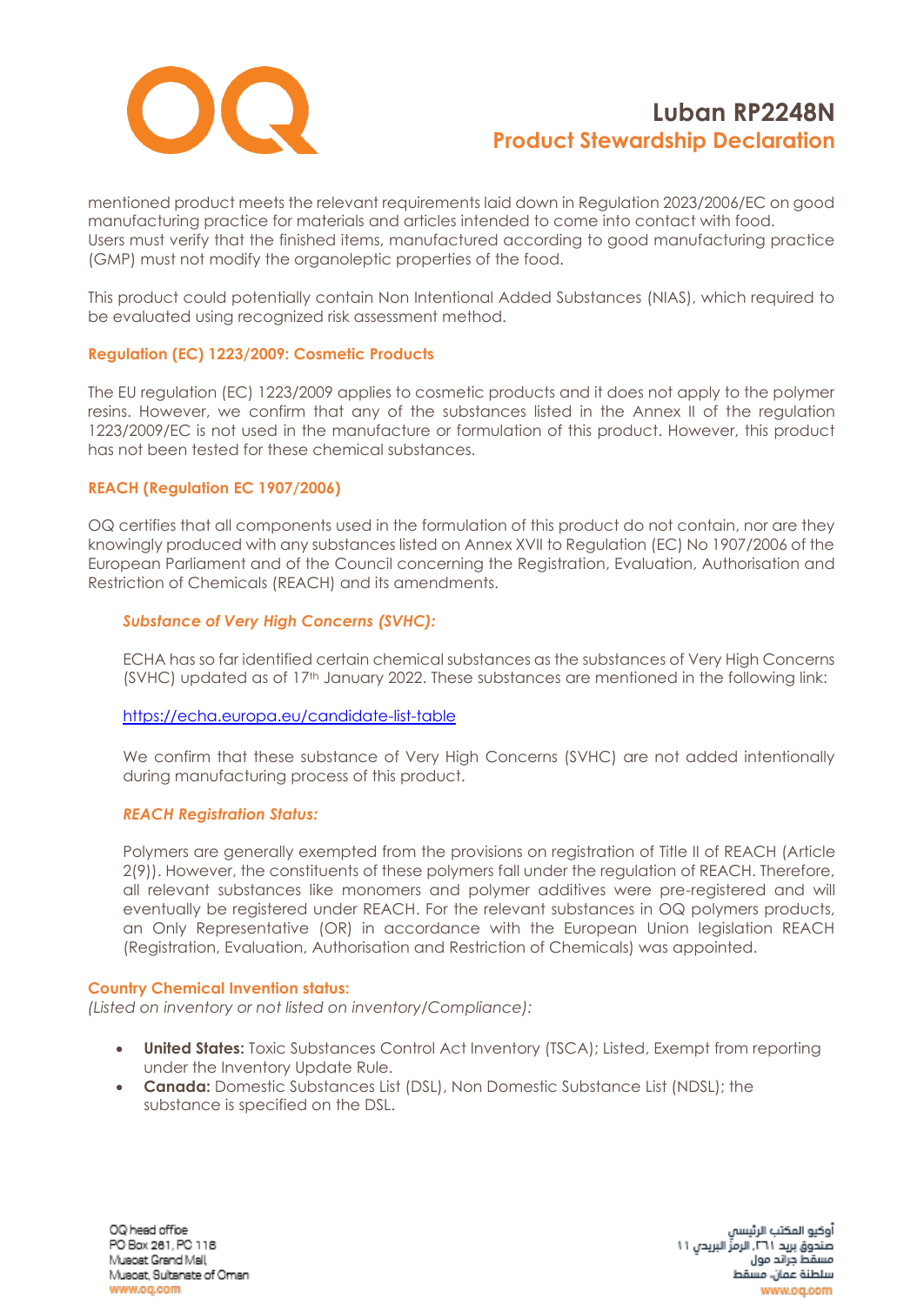

- **Europe:** European Inventory of Existing Commercial Chemical Substances (EINECS or ELINCS); ELINCS are not effective anymore after REACH came in force. Under REACH all polymers are exempt from registration and evaluation.
- **Australia:** Australian Inventory of Chemical Substances (AICS); listed.
- **Korea:** Korean Existing Chemical List (ECL); Korea-Reach is in force and polymers are exempt from registration.
- **Japan:** Japanese Existing and New Chemical Substances (ENCS); listed. The draft Positive List (PL) published by MHLW (base polymers: plastics & additives) and its subsequent amendments; listed.
- **Philippines:** Philippines Inventory of Chemicals and Chemical Substances (PICCS); listed.
- **China:**
	- ✓ Inventory of Existing Chemical Substances Manufactured or Imported in China (IECSC); listed.
	- ✓ GB 9685-2016 "National Standard of Food Safety: on uses of additives in Food Contact Materials and their products"; compliant.
	- ✓ GB 31603-2015 "National Food Safety Standard General Hygienic Practice for Production of Food Contact Materials and Its Products"; compliant.
	- ✓ GB 4806.1-2016 "National Standard of Food Safety: General safety requirements on Food Contact Materials and their products"; compliant.
	- ✓ GB 4806.6-2016 "National Food Safety Standard Plastic Resin for Food Contact"; listed.

The monomers and additives used on the formulation of this product are listed in the above regulations' positive lists including no specific migration limit (SML).

- **New Zealand:** New Zealand Inventory of Chemicals (NZIoC); listed.
- **Switzerland:** Swiss Federal Department of Home Affairs (FDHA) "Annex 10 of the Ordinance of the FDHA on materials and articles intended to come into contact with foodstuffs" listed under Table 1, column 5 (IV), additive (without additives used in the production of colourants and pigments (AD) as of 1st December 2020.
- **MERCOSUR** (Argentina, Brazil, Uruguay, Paraguay, Venezuela and Bolivia) This product meets the requirements of following regulations:
	- $\checkmark$  GMC Resolution No. 03/1992 of April 1st 1992, which "establishes the general criteria and classification of materials for packaging and equipment in contact with food"
	- ✓ GMC Resolution No. 02/2012 of April 19th 2012 which provides a "positive list of monomers, other starting substances and polymers authorized for the manufacture of plastic packaging and equipment that come into contact with food"
	- $\checkmark$  GMC Resolution No. 39/2019 of July 15th 2019, which provides the "Technical Regulation on the positive list of additives for plastic materials and polymeric coatings intended to contact food".

This product does not contain monomers and/or addictive with SML and/or Total Specific Migration Limit (SML(T)) and/or QMA (residual content per food contact area). In order to guarantee the compliance with the above Resolutions, the end plastic product must be analyzed by the manufacturer concerning total migration limit and such limit must be less than 50 mg/kg or 8 mg/dm².

### **ROHS Directive 2011/65/EU**

The product complies with RoHS Directive 2011/65/EU and the substances mentioned in the directive are not intentionally introduced and are not related to the manufacturing process of the product.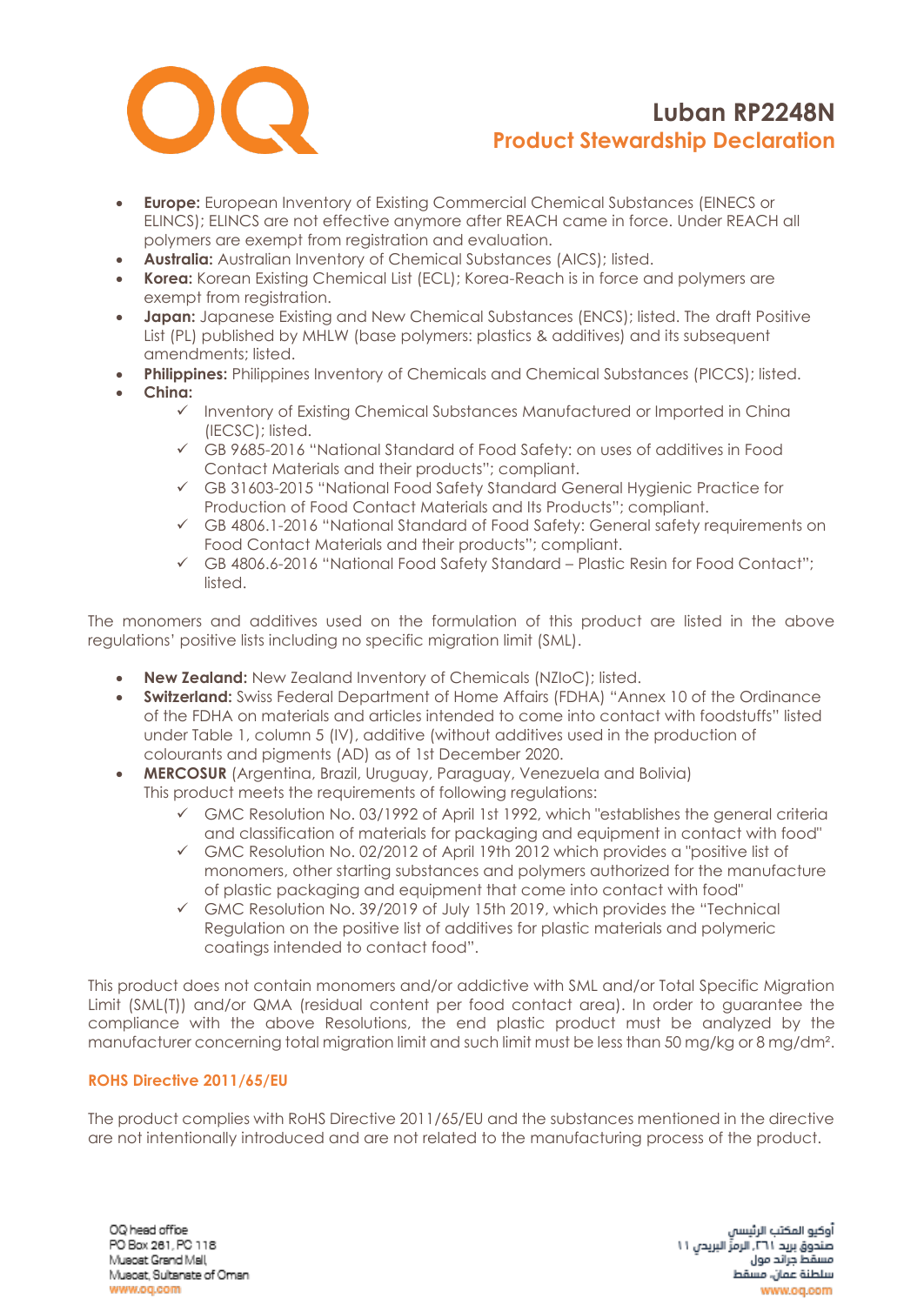

#### **Medical**

### *European Pharmacopeia (EP)*

This product does not meet the EP requirements for 3.1.3, Polyolefins - 7th Edition of European Pharmacopeia.

#### *USP Class VI*

This product has not been tested for USP Class VI.

### **Directive 94/62/EC and the regulation of the Coalition of Northeastern Governors (CONEG) of the USA on packaging and packing waste**

The product meets the requirement of CONEG and Directive 94/62/EC and its amendments (2005/20/EC and 2013/2/EU) in force. Cadmium, chromium (VI), lead and mercury are not used in the manufacture of or in the formulation of this product. This product meets the year 2001 requirements of less than 100ppm for total incidental Cadmium, chromium (VI), lead and mercury. In addition, the product has the potential to be recycled according to these requirements.

#### **TSE/BSE Statement**

The derived from animal sources are not intentionally used in this product recipe. Our additive supplier confirmed that the blended polymer additives used for this product are synthetic derivatives of vegetable based materials and minerals, and are free of any animal basis materials.

#### **Halal & Kosher Certification**

This product is not certified for Halal and Kosher.

### **Phthalates Compliance**

The product complies with Regulation (EU) 10/2011/EC. Plasticizers such as phthalates are not used in the manufacture of or the formulation of this product. However, trace of phthalate as minor component of the catalyst system (a "Technical Support Agent") could be used to manufacture this product. This is typical of polypropylene resins produced with high mileage catalysts. Historical testing with food stimulants demonstrated residual phthalates found to be less than 0.3 ppm, which is the detection limit of the analytical method used.

### **Declaration on California Proposition 65**

The monomer and additives incorporated comply with California Proposition 65 (updated on 31 December 2021). The product represents 'no significant risk' for cancer to the people of California. The product contains no substances known to the State of California to cause reproductive toxicity at a level of exposure subject to the requirements of Propositions 65.

#### **Switzerland VOC Declaration**

This product contains less than 3% VOC's of the substances in the positive lists of the Switzerland

OQ head office PO Box 261, PC 118 Muscat Grand Mall Muscat, Sultanate of Oman www.og.com

أوكيو المكتب الرئيسا صندوق بريد ٢٦١. الرمزِّ البريدن ١١ مسقط جراند مول سلطنة عمان، مسقط www.oq.com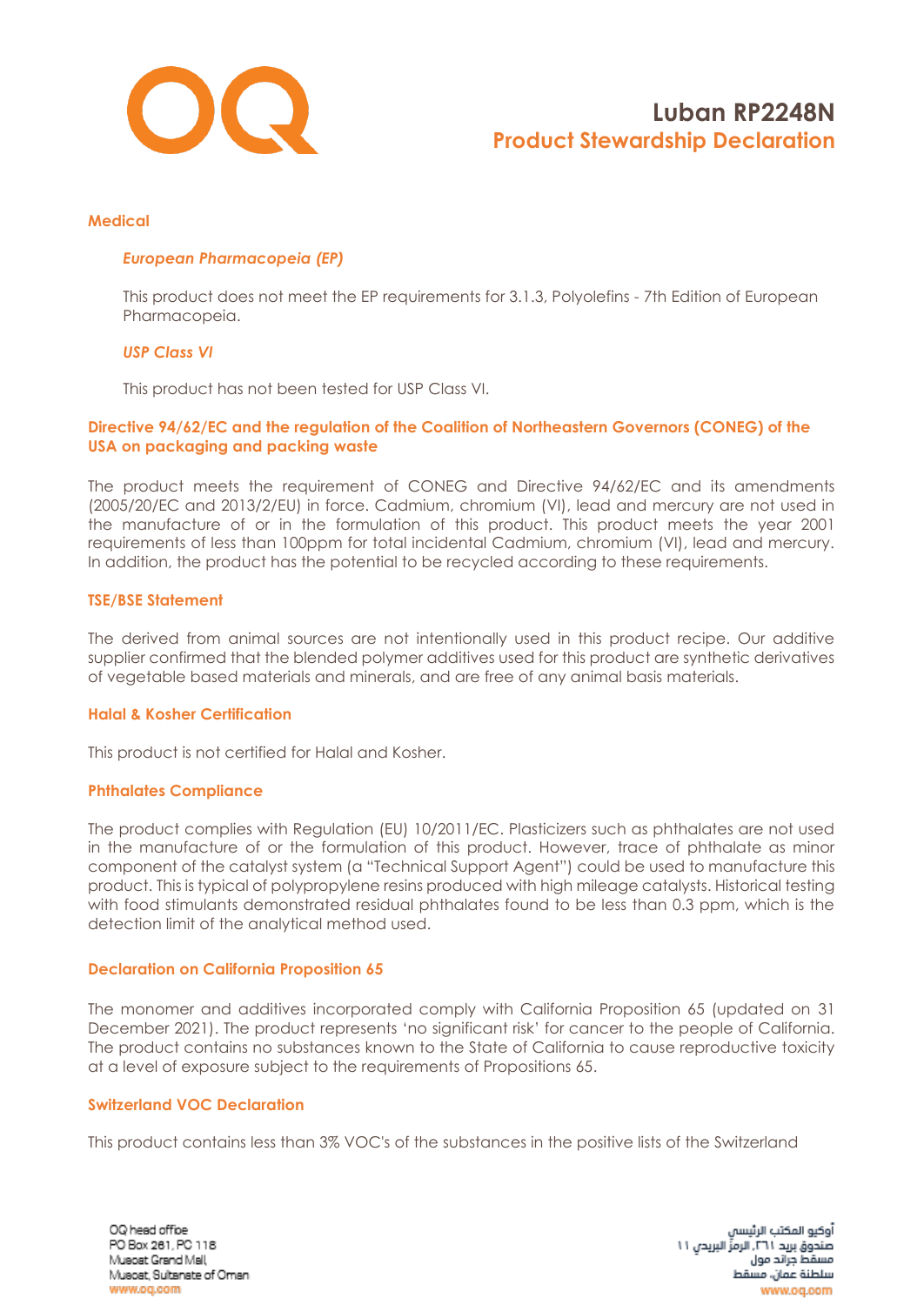

Regulations "VOC-LENKUNGSABGABE."

# **Absence of Substances and Chemicals**

We do not intend to use the Substances/Chemicals listed below in our product recipe:

- 2-Ethylhexylhexanoic acid
- Acetylacetone
- Acrylamide
- Aromatic amines
- Asbestos
- Azo pigments
- Benzo[a]pyrene
- Benzophenone, hydroxybenzophenone and 4-methylbenzophenone
- Benzotriazole
- Biocides
- Bisphenol-A, F, S
- Brominated flame retardants
- Butylated hydroxytoluene (BHT)
- CFC's
- Chlorinated paraffins
- CMR substances class 1A and 1B (Carcinogens, Mutagens and toxic for reproduction) according with Regulation CLP (1272/2008)
- Cyanides
- Dimethylfumarate
- Dioxins and furans
- Engineered nanomaterials
- Epoxidised Soya Bean Oil (ESBO)
- Epoxyderivates (BADGE, BFDGE or NOGE)
- Formaldehyde
- Genetic modified organisms (GMO)
- Glycolethers
- [Isopropylthioxanthone](https://www.google.com/search?rlz=1C1CHBF_enAE772AE772&q=Isopropylthioxanthone+(ITX)&spell=1&sa=X&ved=0ahUKEwjZgv6l6_fZAhWOblAKHQZfCSMQkeECCCIoAA) (ITX)
- Latex
- Melamine
- Mineral Oil Saturated Hydrocarbons (MOSH) and Mineral Oil Aromatic Hydrocarbons (MOAH) or any form of Oligomers.
- Nonylphenol and its derivatives
- Organo-tin compounds as tributyl-tin (TBT), dibutyl-tin (DBT), monobutyl-tin (MBT)
- Ozone depleting substances according to the Montreal protocol
- PBB or PBDE
- PBT/PCB
- PCP/PCN
- Perfluorooctane sulfonate (PFOS)
- Perfluorooctanoic acid (PFOA)
- Pesticides
- Polycyclic aromatic hydrocarbons (PAH)
- Radioactive substances
- Recycled materials
- Semicarbazide
- Sesame seeds or Wheat

OQ head office PO Box 261, PC 118 Muscat Grand Mall, Muscat, Sultanate of Oman www.oq.com